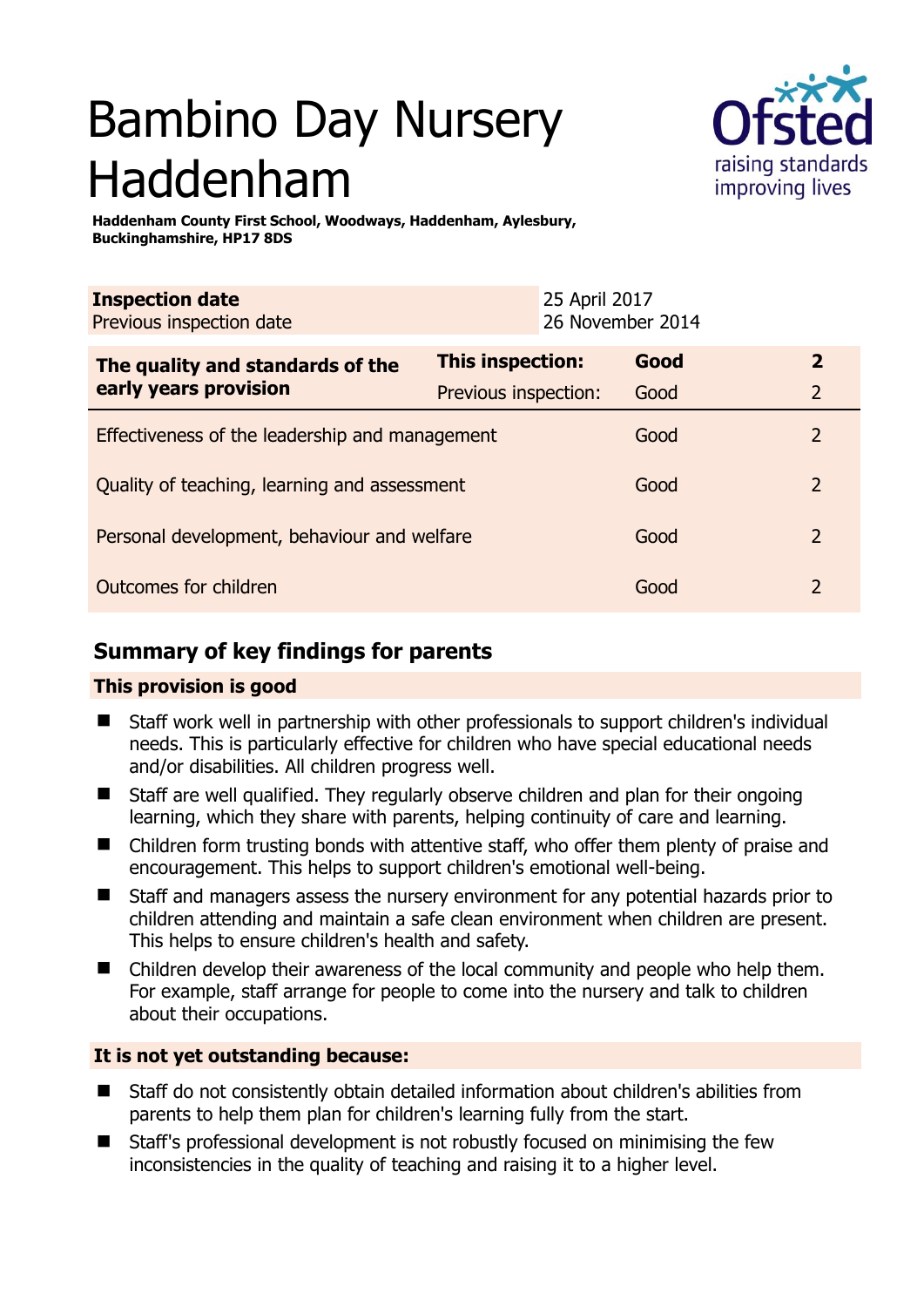## **What the setting needs to do to improve further**

#### **To further improve the quality of the early years provision the provider should:**

- gain more detailed information from parents about children's abilities when children start, to help staff plan for their learning fully from the start
- $\blacksquare$  strengthen procedures for staff's professional development to minimise the few inconsistencies and raise the overall quality of teaching and practice to a higher level.

#### **Inspection activities**

- The inspector toured the premises and observed children taking part in activities and evaluated the impact on their learning.
- The inspector sampled a range of documentation, including records of children's learning and staff suitability checks.
- The inspector spoke with staff at convenient times during the inspection.
- The inspector carried out a joint observation with the manager.

#### **Inspector**

Claire Boparai / Susan Taylor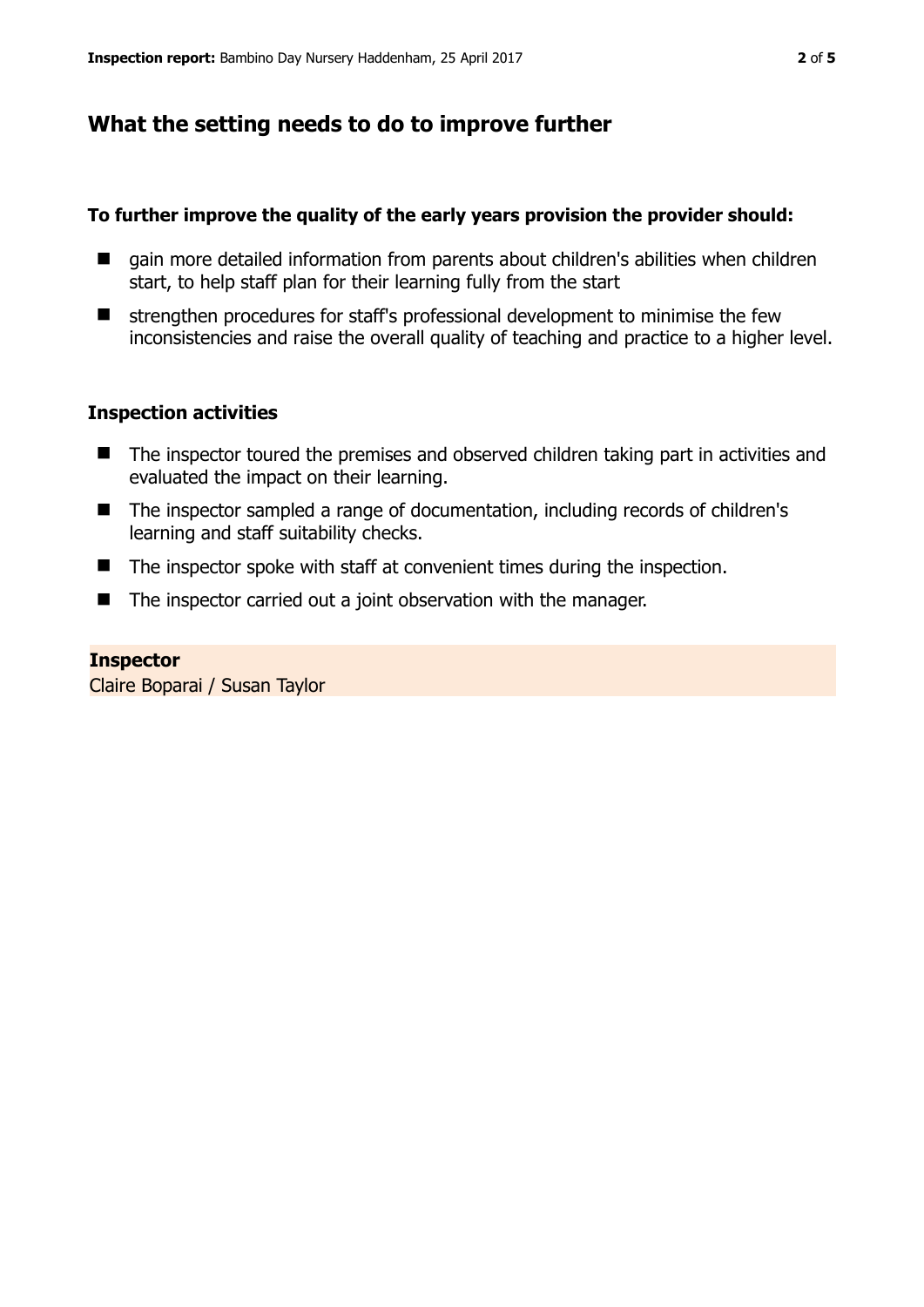## **Inspection findings**

#### **Effectiveness of the leadership and management is good**

Safeguarding is effective. Staff have a good knowledge and understanding of the signs that may indicate a concern about a child's welfare. Staff are well qualified and supported by the manager to use training opportunities to enhance their knowledge. For example, training has been used to help develop children's imagination in the outdoors. Almost all staff hold paediatric first-aid qualifications. The manager gathers feedback from staff and parents to help her to reflect on practice and identify ongoing improvements. Staff are deployed effectively to help ensure children are safe and they are able to meet the needs of all children. The manager supports staff well, for example, to help them identify and close learning gaps across individuals and groups of children.

#### **Quality of teaching, learning and assessment is good**

Staff make good use of activities that children choose for themselves to help them progress to the next steps in their learning. For example, children choose to put on a puppet show and staff use this opportunity well to help teach children about money for the tickets. Older children have many opportunities to help develop writing skills. They enjoy drawing monsters and writing their names. Younger children laugh and enjoy pressing buttons and watching what happens to the lights as they explore. Babies benefit from activities that support their developing physical skills. They practise pulling themselves up and negotiate steps as they move around. Staff share information with other professionals, early years settings and schools to support consistency in children's care and learning.

#### **Personal development, behaviour and welfare are good**

Children are relaxed and happy at the nursery. Staff support them to settle well when they start and as they move to the next age group. Children's care needs are met well. For example, children learn to wash their hands before eating, helping to prevent the spread of infection. Staff who handle food receive training to help keep children healthy. Children enjoy being outside in the garden. They ride on scooters and climb steps to help develop their physical skills. Children of all ages are independent. For example, they help tidy away resources, serve their own snacks, and older children put their coats and shoes on before going outdoors. Staff use gentle reminders during children's play to share and take turns, helping children's positive behaviour.

#### **Outcomes for children are good**

Children develop the skills they need for their future learning effectively. They learn to follow a story carefully and anticipate what will happen next. Older children make good progress in their knowledge of letters and the sounds as they practise writing their names. Younger children develop their creativity and curiosity as they explore paint.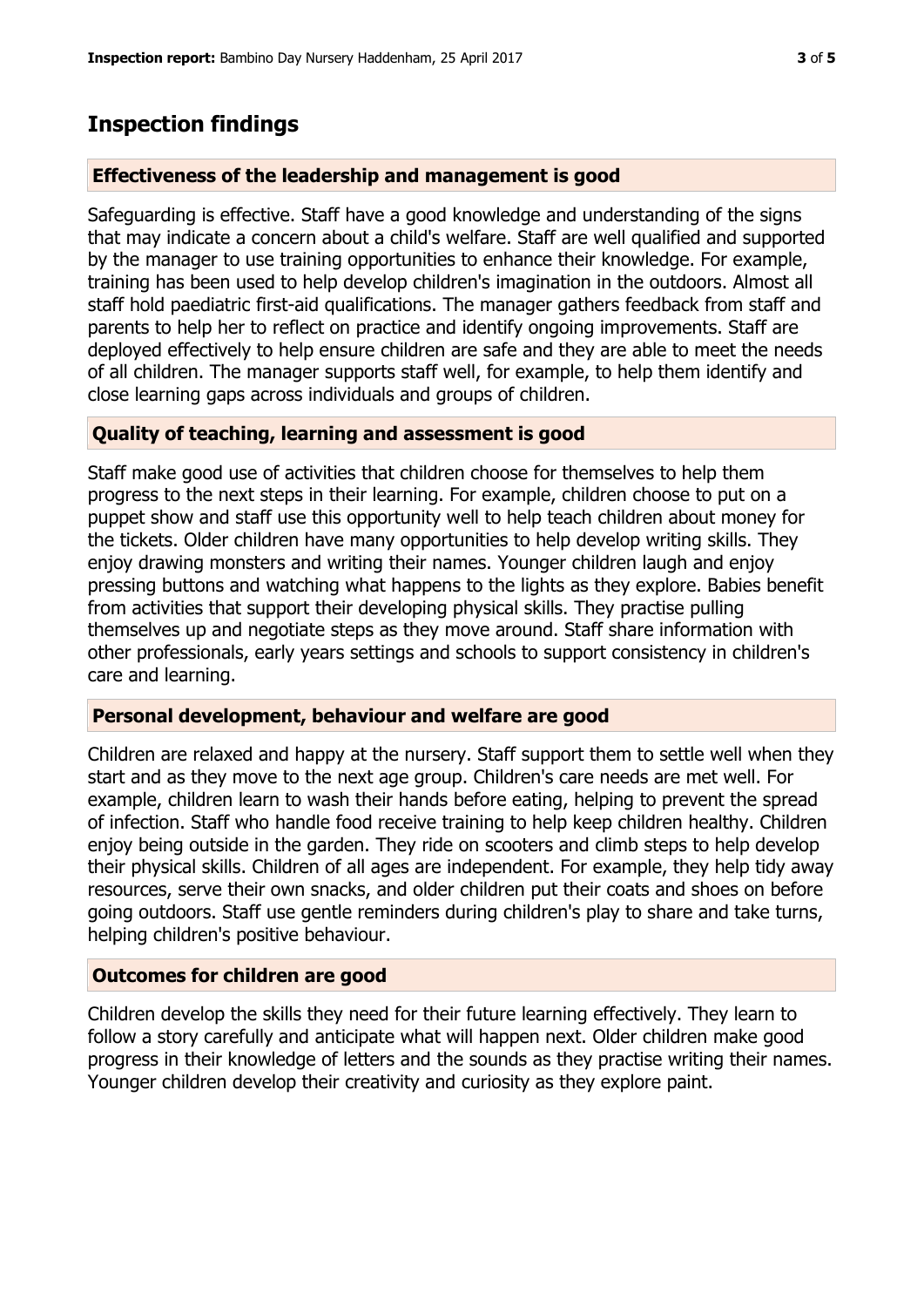## **Setting details**

| Unique reference number                             | EY244472                             |  |  |
|-----------------------------------------------------|--------------------------------------|--|--|
| <b>Local authority</b>                              | <b>Buckinghamshire</b>               |  |  |
| <b>Inspection number</b>                            | 1096873                              |  |  |
| <b>Type of provision</b>                            | Full-time provision                  |  |  |
| Day care type                                       | Childcare - Non-Domestic             |  |  |
| <b>Registers</b>                                    | Early Years Register                 |  |  |
| Age range of children                               | $0 - 4$                              |  |  |
| <b>Total number of places</b>                       | 46                                   |  |  |
| <b>Number of children on roll</b>                   | 68                                   |  |  |
| Name of registered person                           | <b>Bambino Day Nurseries Limited</b> |  |  |
| <b>Registered person unique</b><br>reference number | RP910290                             |  |  |
| Date of previous inspection                         | 26 November 2014                     |  |  |
| <b>Telephone number</b>                             | 01844 292678                         |  |  |

Bambino Day Nursery Haddenham registered in 2002. It operates from premises in the grounds of Haddenham Infant School, Haddenham, Buckinghamshire. The nursery receives funding to provide free early education for children aged three and four years. The nursery opens on weekdays for 51 weeks of the year from 8am until 6pm. There are 12 members of staff who work directly with the children; of these, nine staff hold appropriate early years qualifications. There is also a cook.

This inspection was carried out by Ofsted under sections 49 and 50 of the Childcare Act 2006 on the quality and standards of provision that is registered on the Early Years Register. The registered person must ensure that this provision complies with the statutory framework for children's learning, development and care, known as the early years foundation stage.

Any complaints about the inspection or the report should be made following the procedures set out in the guidance 'Complaints procedure: raising concerns and making complaints about Ofsted', which is available from Ofsted's website: www.gov.uk/government/organisations/ofsted. If you would like Ofsted to send you a copy of the guidance, please telephone 0300 123 4234, or email enquiries@ofsted.gov.uk.